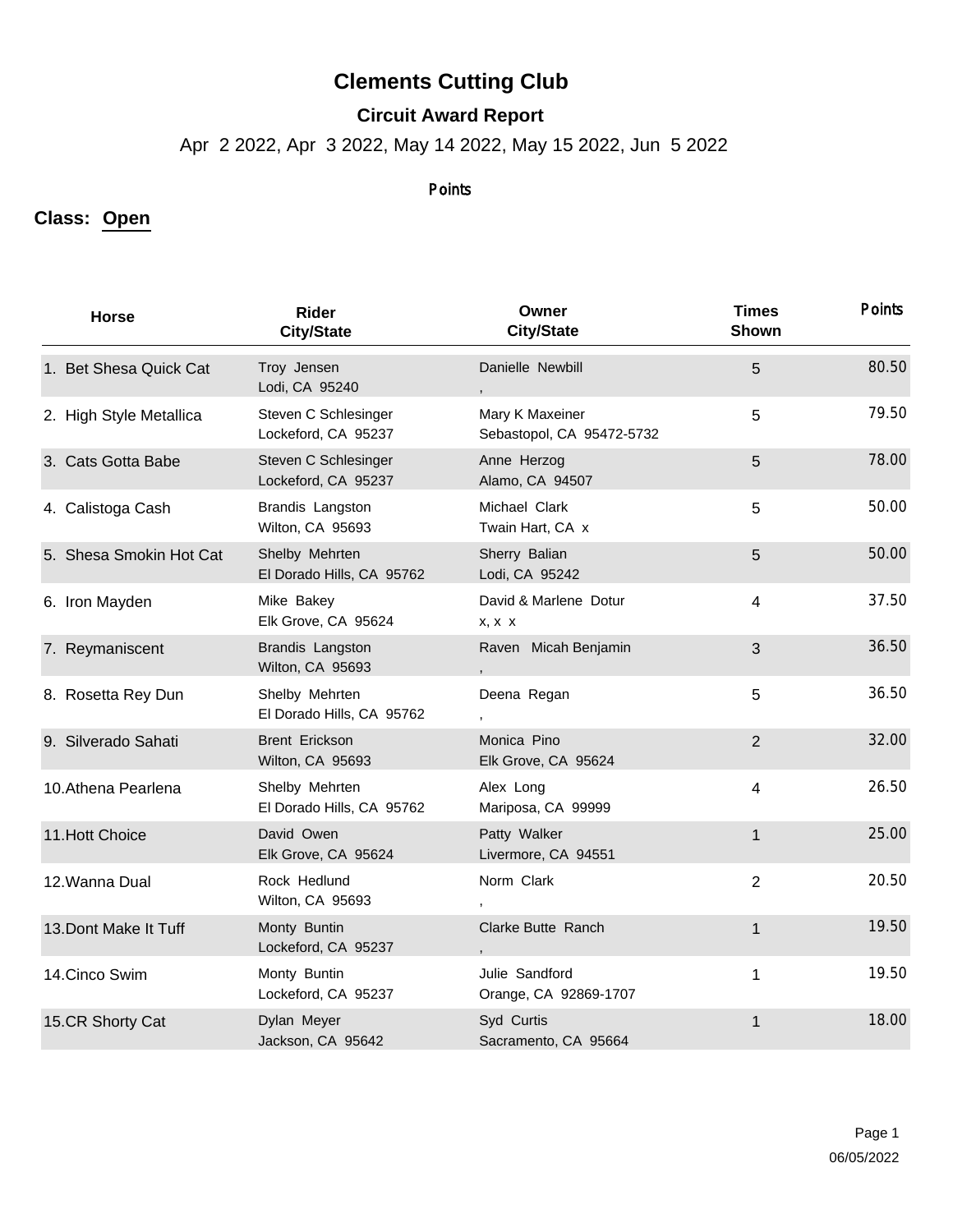| <b>Horse</b>             | Rider<br><b>City/State</b>                  | Owner<br><b>City/State</b>                     | <b>Times</b><br>Shown | <b>Points</b> |
|--------------------------|---------------------------------------------|------------------------------------------------|-----------------------|---------------|
| 16.SH Slys Shadow        | Dylan Meyer<br>Jackson, CA 95642            | Pier Sircello<br>Camino, CA x                  | 1                     | 16.00         |
| 17. Bobsmart Moria Sugar | Steven C Schlesinger<br>Lockeford, CA 95237 | Kelley Davis                                   | $\overline{2}$        | 15.50         |
| 18. Nite Prowler         | David Owen<br>Elk Grove, CA 95624           | Brenda Higbee<br>Esparto, CA 95627             | 1                     | 15.50         |
| 19. Metallicas Diamond   | Mike Bakey<br>Elk Grove, CA 95624           | <b>Kristine K Kloss</b><br>Elk Grove, CA 95624 | $\overline{2}$        | 14.50         |
| 20. Smokin Little Ringo  | Monica Caetano<br>x, x x                    | John Pasco<br>x, x x                           | 1                     | 12.50         |
| 21. Trey Lano            | Mike Bakey<br>Elk Grove, CA 95624           | Diana Davenport<br>Wilton, CA 95693            | $\mathbf 1$           | 11.00         |
| 22. Playin Ichi          | David Owen<br>Elk Grove, CA 95624           | Megan Schoellhamer<br>x, x x                   | 1                     | 11.00         |
| 23.SG Sorry Ms Jackson   | David Owen<br>Elk Grove, CA 95624           | Sole Fide Farms                                | $\overline{2}$        | 11.00         |
| 24. Fresno Brave         | Monica Caetano<br>x, x x                    | MCPH LLC                                       | 1                     | 10.50         |
| 25. Hai Dualin Rey       | Mike Bakey<br>Elk Grove, CA 95624           | Luke Bakey<br>Elk Grove, CA 96524              | $\overline{2}$        | 10.50         |
| 26.A Bit Breezy          | David Owen<br>Elk Grove, CA 95624           | Sandy Haskins<br>Clements, CA 95227            | $\overline{2}$        | 8.50          |
| 27. Crown N Corona       | Travis Jensen<br>Lodi, CA x                 | Chris Pino<br>$X, X \ X$                       | $\mathbf 1$           | 8.50          |
| 28. Reds Captain Jack    | Ryan Dobson<br>Mennifee, CA 92584           | Charlotte A Lloyd<br>Wiinters, CA 95694        | $\overline{2}$        | 7.00          |
| 29. Two Tone Cat         | Brandis Langston<br>Wilton, CA 95693        | Raven Micah Benjamin                           | $\overline{2}$        | 6.50          |
| 30.Cha Cha Kat           | David Owen<br>Elk Grove, CA 95624           | Sandy Haskins<br>Clements, CA 95227            | $\overline{2}$        | 5.00          |
| 31. Flos Sweet Pepto     | Shelby Mehrten<br>El Dorado Hills, CA 95762 | Sue Coffey & Alyce West                        | $\overline{2}$        | 4.00          |
| 32. Rey To Shine         | Monty Buntin<br>Lockeford, CA 95237         | Clarke Butte Ranch                             | 1                     | 1.00          |
| 33. Starlights Lil Fox   | Monty Buntin<br>Lockeford, CA 95237         | Steve & Stacy Morgan<br>Lincoln, CA 95648      | 1                     | 1.00          |
| 34. Reyzin A Lady        | Monty Buntin<br>Lockeford, CA 95237         | Sandy Bonelli                                  | 1                     | 1.00          |